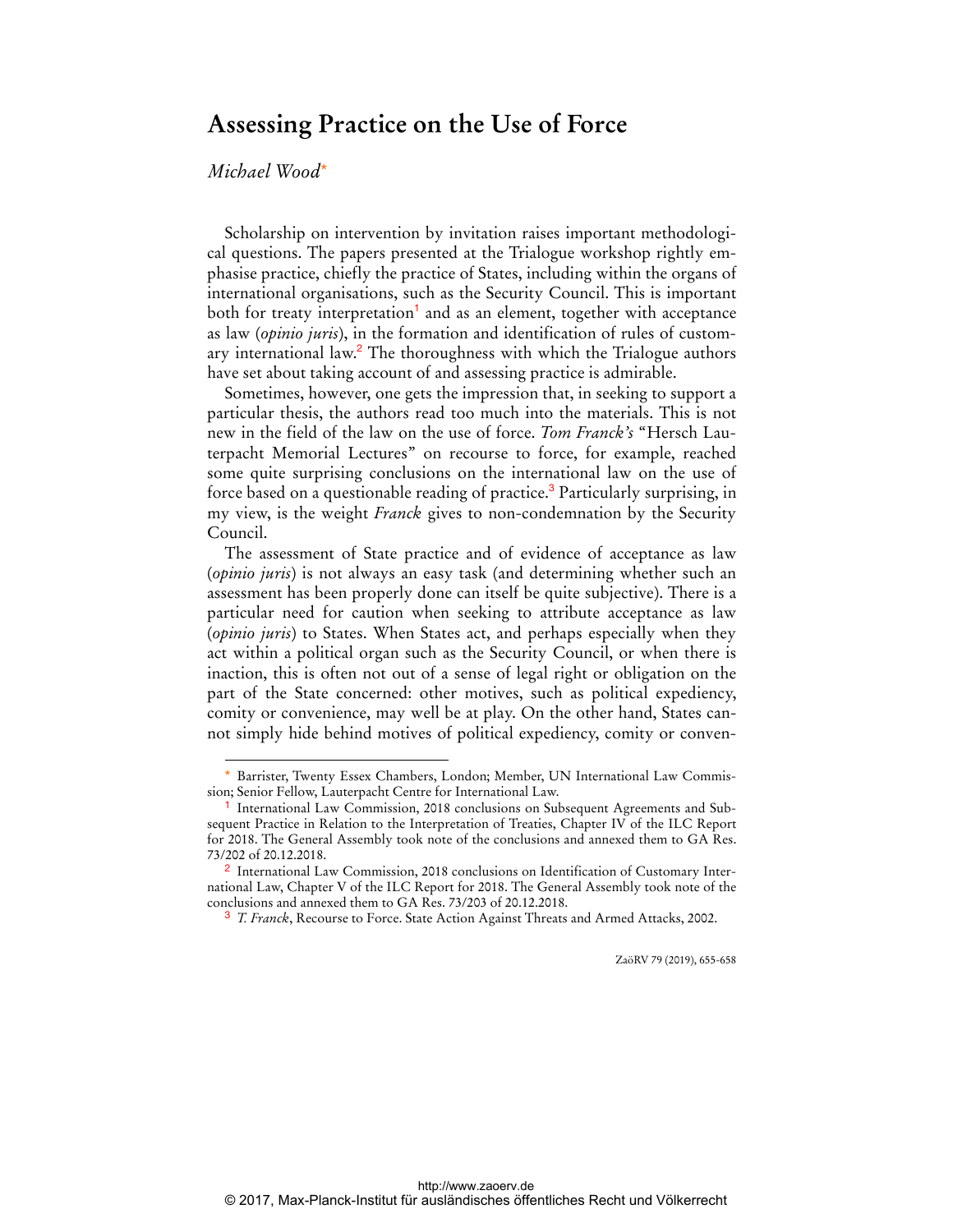656 *Wood*

ience; certain statements or letters by States to the Security Council (for example, on self-defence or on intervention by invitation), as well as reactions by other States in that setting, can amount to evidence of *opinio juris* (and also shed light on their practice). At the very least, one has to approach such assessments with caution and rigour.

Some practice concerning the use of force may raise particular challenges. This is the case, for example, with military operations on foreign soil for which no State has taken responsibility; or with acts that are not necessarily accepted as a use of force, such as certain cyber operations. Accessing and assessing practice may also prove difficult where proof of the facts would require the disclosure of classified material, intelligence or sources.<sup>4</sup> There may also be difficulties with knowing exactly what happened on the battlefield. On the other hand, military manuals may be a rich source of practice and evidence of *opinio juris*, as is the International Committee of the Red Cross' study on customary international humanitarian law. The extent to which the practice of international organisations themselves can assist in identifying rules of customary international law remains somewhat controversial,<sup>5</sup> but this question may in some cases prove to be a rather academic one. To take, as an example, resolutions of the Security Council: they may be regarded as the practice of an organ of the United Nations, or they may be viewed as the practice of member States; either way they can be significant.

The International Law Commission's conclusions on *Identification of customary international law*, with their commentaries, offer some pointers which may be helpful. These include the following (in each case the conclusion should be read with the commentary):

- ‐ "[…], regard must be had to the overall context, the nature of the rule, and the particular circumstances in which the evidence in question is to be found." (conclusion 3(1)).
- ‐ "In certain cases, the practice of international organizations also contributes to the formation, or expression, of rules of customary international law." (conclusion 4(2).
- ‐ "Practice may take a wide range of forms. It includes both physical and verbal acts. It may, under certain circumstances, include inaction." (conclusion 6(1)).

ZaöRV 79 (2019)

 $\overline{a}$ 

See also *M. Wood*, International Law and the Use of Force: What Happens in Practice, Indian Journal of International Law 53 (2013) 345, 350.

<sup>5</sup> See conclusion 4(2) of the conclusions on Identification of Customary International Law (note 2), and paragraphs (4)-(7) of the commentaries thereto.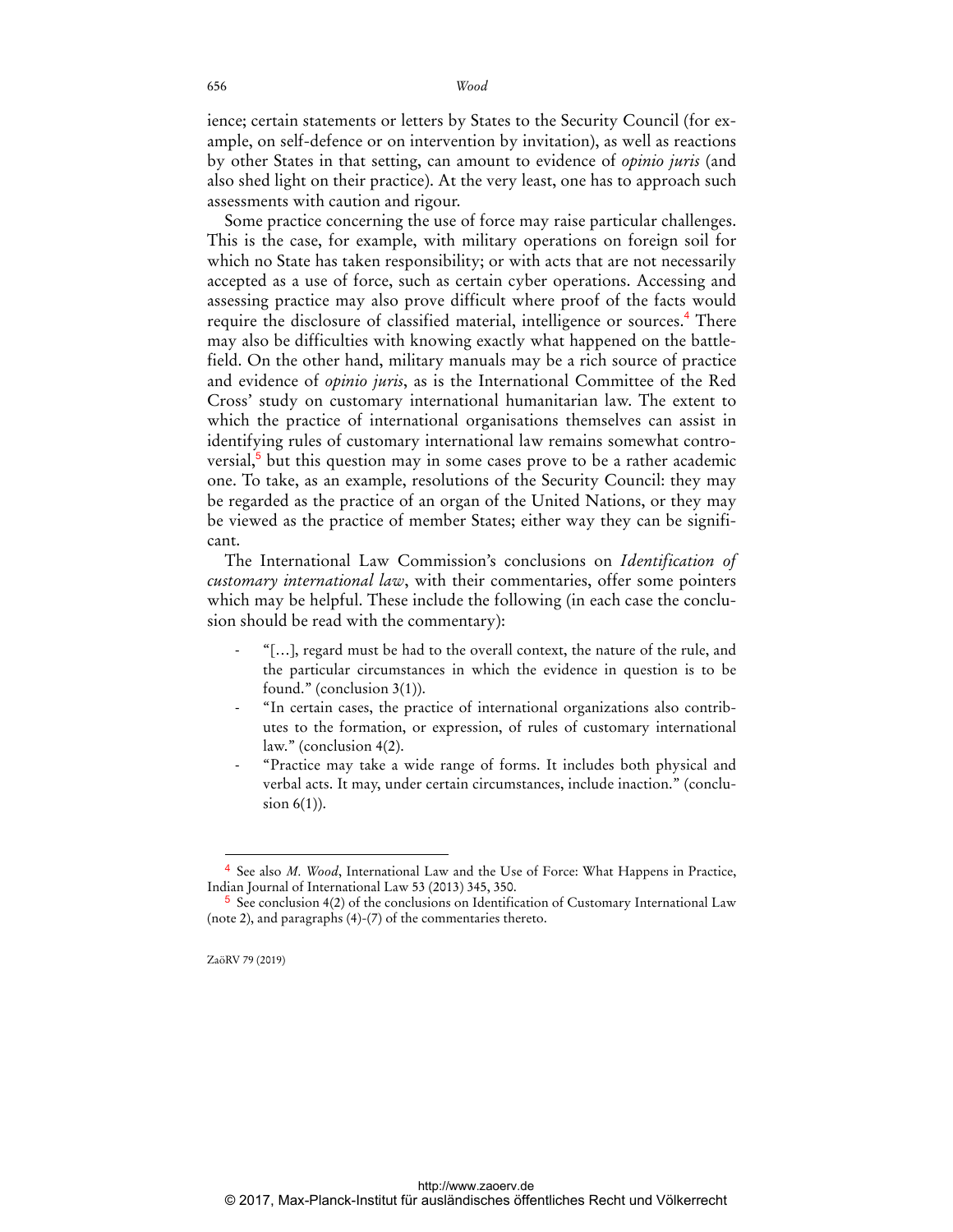- ‐ "The relevant practice must be general, meaning that it must be sufficiently widespread and representative, as well as consistent. Provided that the practice is general, no particular duration is required." (conclusion 8).
- ‐ "[…], the practice in question must be undertaken with a sense of legal right or obligation." (conclusion 9(1)).
- ‐ "Failure to react over time to a practice may serve as evidence of acceptance as law (*opinio juris*), provided that States were in a position to react and the circumstances called for some reaction." (conclusion 10(3)).

There are many impressive examples of the treatment of practice among recent writings on the international law on the use of force, most of which have extensive treatment of intervention by invitation. In addition to *Olivier Corten*, 6 I would point to the latest edition of *Christine Gray's* book on the use of force,<sup>7</sup> and to the monograph by *Christian Henderson*,<sup>8</sup> both published in 2018. The "Case-based Approach" volume is a rich source of materials<sup>9</sup> including chapters directly related to intervention by invitation.

As *Michael Byers* wrote in his review of *Franck's* book: "[i]n an area of international law as disputed and politicised as the rules on the use of force, the line between analysis and advocacy is necessarily fine".<sup>10</sup> *Byers* concluded that "the kinds of behaviour that one considers legally relevant […] are largely determinative of one's substantive conclusions.<sup>"11</sup> If this is so (and I believe it is), a *methodologically sound assessment* of practice, and of evidence of *opinio juris*, is essential in relation to intervention by invitation, as in relation to all aspects of customary international law. A methodologically sound approach to the identification of rules of customary international law is what the International Law Commission has sought to describe in its 16 conclusions, with commentaries, adopted in August 2018<sup>12</sup> and endorsed by the United Nations General Assembly in December 2018.<sup>13</sup> Different methodologies, while no doubt of interest, are not equally sound. One cannot reach different "correct" positions on the law by adopting different

 $\overline{a}$ 

ZaöRV 79 (2019)

<sup>6</sup> *O. Corten*, Le droit contre la guerre, 2nd ed. 2014.

<sup>&</sup>lt;sup>7</sup> C. Gray, International Law and the Use of Force, 4<sup>th</sup> ed. 2018.

<sup>8</sup> *C. Henderson*, The Use of Force and International Law, 2018.

<sup>9</sup> *T. Ruys/O. Corten/A. Hofer* (eds.), The Use of Force in International Law: A Casebased Approach, 2018.

<sup>10</sup> *M. Byers*, Book Review, AJIL 97 (2003), 721, 724.

<sup>11</sup> *M. Byers* (note 10).

<sup>12</sup> See note 2 above. The commentaries (which were deliberately kept short (and I hope are user-friendly) are here: <http://legal.un.org>.

<sup>&</sup>lt;sup>13</sup> The UN General Assembly adopted Res. 203/73 on 20.12.2018, annexing the conclusions.